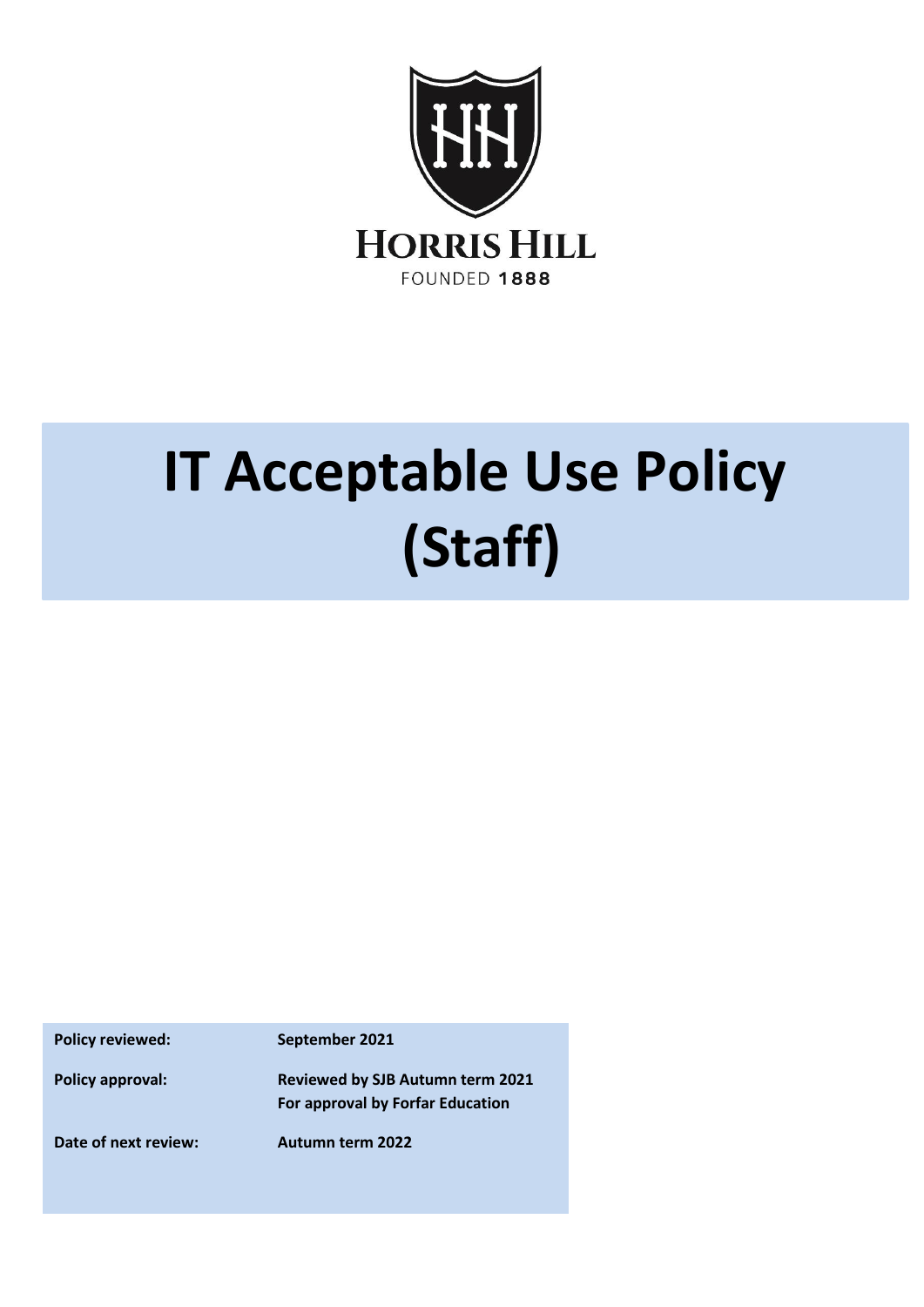- 1 **Introduction:** This policy sets out the requirements with which you must comply when using the School's IT and when otherwise using IT in connection with your job including:
	- 1.1 the School's **e**mail and internet services
	- 1.2 telephones;
	- 1.3 the use of mobile technology on School premises or otherwise in the course of your employment (including 3G / 4G or Bluetooth or other wireless technologies) whether using a School or a personal device (to include the use of Whatsapp and other technology based communications); and
	- 1.4 any hardware (such as PCs, laptops, printers or mobile phones) or software provided by, or made available by the School, or otherwise used in connection with your job.

This policy also applies to your use of IT off school premises if the use involves Personal Information of any member of the School community or where the culture or reputation of the School are put at risk.

- 2 **Training:** Induction training for new staff includes training on the School's online safety strategy. Ongoing staff development training includes training on technology safety together with specific safeguarding issues including sharing nudes and semi-nudes images and/or videos, cyberbullying, radicalisation and dealing with harmful online challenges and online hoaxes.
- 3. **Failure to comply**: Failure to comply will constitute a disciplinary offence and will be dealt with under the School's disciplinary procedure.
- 3 **Property:** You should treat any property belonging to the School with respect and reasonable care and report any faults or breakages immediately to the Bursar. You should not use the School's computers or other IT resources unless you are competent to do so and should ask for training if you need it. You should not remove equipment or information from the School's premises without appropriate approval. If approval has been given, you should take precautions to protect the computer media and equipment when carrying it outside the School's premises (eg leaving a laptop unattended or on display in a car such that it would encourage an opportunistic theft).
- 4 **Viruses and other malicious code:** You should be aware of the potential damage that can be caused by computer viruses and other malicious code. You must not use, introduce or operate any hardware, programmes or data not relevant to your work (including computer games) or open suspicious emails without permission from the Bursar. You must not disable antivirus protection provided on any computer, except where required for a specific purpose eg troubleshooting, after which it must be re-enabled immediately afterwards.
- 5 **Passwords:** Passwords should be long, for example you could use a song lyric or a memorable phrase plus a number. Do not choose a password which is so complex that it's difficult to remember without writing it down. Your password should not be disclosed to anyone else. You are responsible for the use and protection of the user credentials provided to you by the School. In addition:

5.1 Your password should be difficult to guess (for example you could base your password on something memorable that no-one else would know. You should not use information which other people might know, or be able to find out, such as your address or your birthday.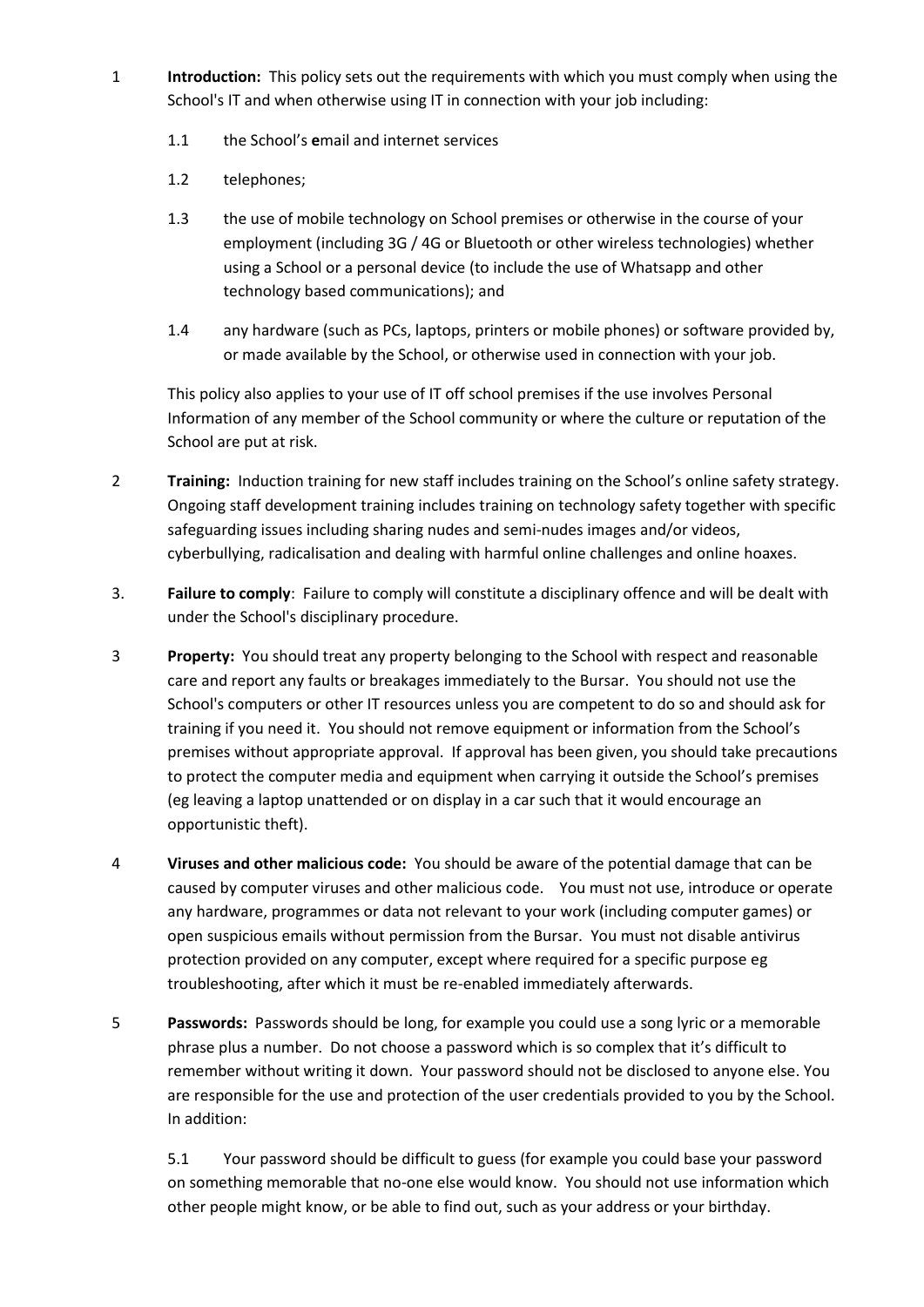5.2 You must not use a password which is used for another account. For example, you must not use your password for your private email address or online services for any school account.

5.3 Passwords (and any other security credential you are issued with such as a key fob or USB drive) must be kept secure and confidential and must not be shared with, or given to anyone else. Passwords should not be written down.

5.4 You should not attempt to access any computer system to which you have not been given access or use anyone else's user account and password to access the School's systems unless required to do so as part of your job or if permission has been given by the Headmaster or Bursar.

5.5 You should not attempt to bypass or subvert system security controls or use them for any purpose other than that intended, except when permission has been given by the Headmaster or Bursar.

5.6 You should protect any confidential material sent, received, stored or processed, including both electronic and paper copies.

- 6 **Leaving workstations:** If you leave your workstation for any period of time you should take appropriate action and, in particular, you should lock your screen to prevent access.
- 7 **Concerns:** You have a duty to report any concerns about the use of IT at the School to the Headmaster or Bursar. For example, if you have a concern about IT security or pupils accessing inappropriate material.
- 8 **Online Platforms:** The School uses online platforms such as Zoom and G Suite to support and facilitate learning and pupil engagement. You must make sure that you follow the School's policies, procedures and instructions notified to you in respect of such platforms.
- 9 **Remote Access to School IT Systems:** Staff may be authorised to access the school network remotely by 'Remote Desktop Services' and can access the e-mail system by 'Outlook Web Access'. Staff are expected to maintain suitable anti-virus protection on personal equipment used for this purpose and should not store school data on non-school equipment.

All school policies and procedures relating to the use of IT are equally applicable when that use is by remote means.

- 10 **Other policies:** This policy should be read alongside the following:
	- 9.1 Safeguarding and Child Protection Policy and Procedures
	- 9.2 Staff Code of Conduct;
	- 9.3 Data Protection policy for Staff;
	- 9.4 Acceptable Use policy for Pupils; and
	- 9.5 Online Safety Policy.

## **Internet**

11 **Downloading:** Downloading of any programme or file which is not specifically related to our job is strictly prohibited.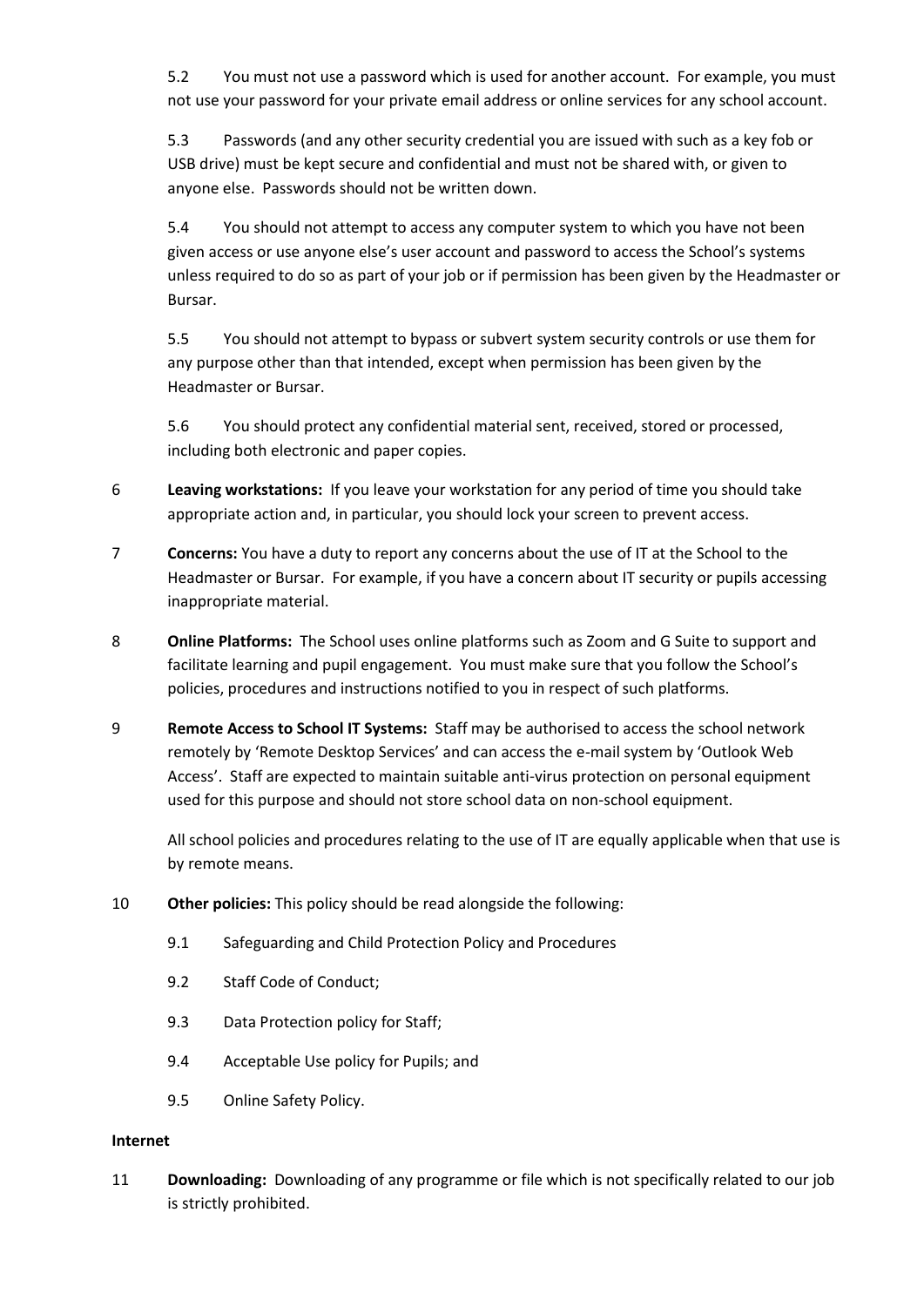- 12 **Personal use:** The School permits the incidental use of the internet so long as it is kept to a minimum and takes place substantially out of normal working hours. Use must not interfere with your work commitments (or those of others). Personal use is a privilege and not a right. If the School discovers that excessive periods of time have been spent on the internet provided by the School or it has been used for inappropriate purposes (as described in section 12 below), either in or outside working hours, disciplinary action may be taken and internet access may be withdrawn without notice at the discretion of the Headmaster.
- 13 **Unsuitable material:** Viewing, retrieving or downloading of pornographic, terrorist or extremist material, or any other material which the School believes is unsuitable is strictly prohibited and constitutes gross misconduct. This includes such use at any time on the School's network, or via 3G or 4G when on School premises or otherwise in the course of your employment and whether or not on a School or personal device. Internet access may be withdrawn without notice at the discretion of the Headmaster whilst allegations of unsuitable use are investigated by the School.
- 14 **Location services:** [Intentional deletion].
- 15 **Contracts:** You are not permitted to enter into any contract or subscription on the internet (including through an App) on behalf of the School, without specific permission from the Head. This applies both to 'free' and paid for contracts, subscriptions and Apps.
- 16 **Retention periods**: the School keeps a record of staff browsing histories for a period of [period to be inserted following discussion with Connect Systems].

## **Email and other technology based communications**

- 17 **Personal use:** The School permits the incidental use of its email systems to send personal emails as long as such use is kept to a minimum and takes place substantially out of normal working hours. Use must not interfere with your work commitments (or those of others). Personal use is a privilege and not a right. The School may monitor your use of the email system, please see paragraphs 23-27 below, and staff should advise those they communicate with that such emails may be monitored. If the School discovers that you have breached these requirements, disciplinary action may be taken.
- 18 **Group communications**: Where necessary, the School permits the use of group communications, for example with the use of email groups of Whatsapp groups. When using such groups, staff should:
	- 18.1 never share confidential personal details, particularly pupil or parent information;
	- 18.2 not include pupils or parents in the group;
	- 18.3 be mindful of the School's Dignity at Work Policy, Social Media Policy, Online Safety Policy and Staff Code of Conduct;
	- 18.4 have no expectation that messages sent will remain private, for example the messages may be disclosable under a subject access request or may be used by the School in formal processes if they evidence misconduct or performance concerns; and
	- 18.5 not use group messaging as a means of formal communication when an audit trail is needed.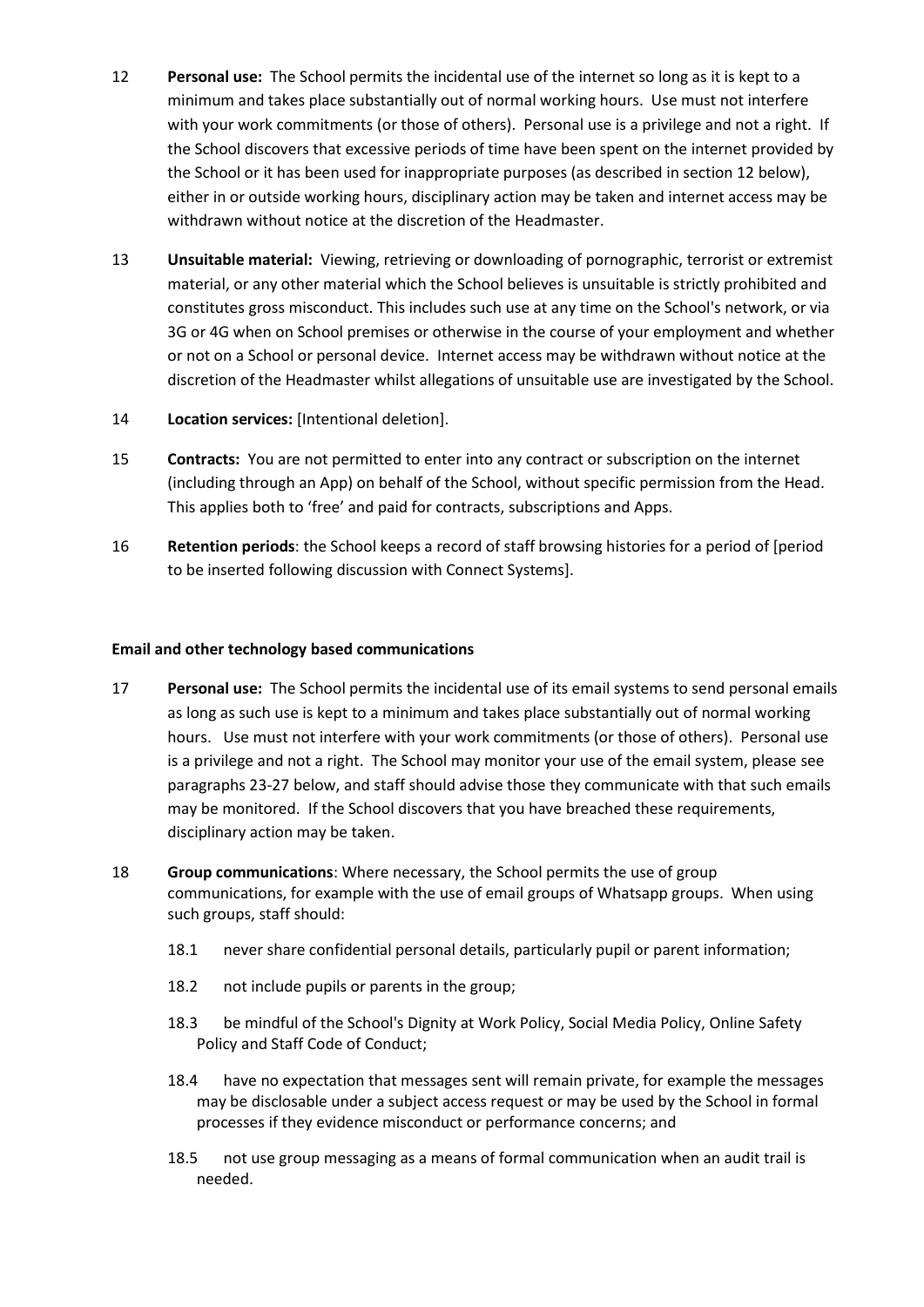- 19 **Status:** Email and other technology based communications (to include text or iMessage, Whatsapp) should be treated in the same way as any other form of written communication. Anything that is written in an email or other technology based communications is treated in the same way as any form of writing. You should not include anything in an email or other technology based communication which is not appropriate to be published generally.
- 20 **Inappropriate use:** Any email message or other technology based communication which is abusive, discriminatory on grounds of sex, marital or civil partnership status, age, race, disability, sexual orientation or religious belief (or otherwise contrary to our equal opportunities policy), or defamatory is not permitted. Use of the email system in this way constitutes gross misconduct. The School will take no responsibility for any offence caused by you as a result of downloading, viewing or forwarding inappropriate emails.
- 21 **Legal proceedings:** You should be aware that emails, texts and other messages are disclosable as evidence in court proceedings and even if they are deleted, a copy may exist on a back-up system or other storage area.
- 22 **Jokes:** Trivial messages and jokes should not be sent or forwarded to the email system. They could cause the School's IT system to suffer delays and / or damage or could cause offence.
- 23 **Contracts:** Contractual commitments via an email correspondence are not allowed without the prior authorisation of the Headmaster or Bursar.
- 24 **Disclaimer:** All correspondence by email should contain the School's disclaimer.
- 25 **Data protection disclosures:** Subject to a number of limited exceptions, potentially all information about an individual may be disclosed should that individual make a subject access request under data protection legislation. There is no exemption for embarrassing information (for example, an exchange of emails containing gossip about the individual will usually be disclosable). Staff must be aware that anything they put in an email is potentially disclosable.

## **Monitoring**

- 26 **Monitoring:** The School regularly monitors and accesses its IT system for purposes connected with the operation of the School. The School IT system includes any hardware, software, email account, computer, device or telephone provided by the School or used for School business. The School may also monitor staff use of the School telephone system (by extension number and destination). Staff should be aware that the School may monitor the contents of a communication (such as the contents of an email).
- 27 The purposes of such monitoring and accessing include:
	- 27.1 to help the School with its day to day operations. For example, if a member of staff is on holiday or is off sick, their email account may be monitored in case any urgent emails are received; and
	- 27.2 to check staff compliance with the School's policies and procedures and to help the School fulfil its legal obligations. For example, to investigate allegations that a member of staff has been using their email account to send abusive or inappropriate messages.
- 28 Monitoring may be carried out on a random basis and it may be carried out in response to a specific incident or concern.